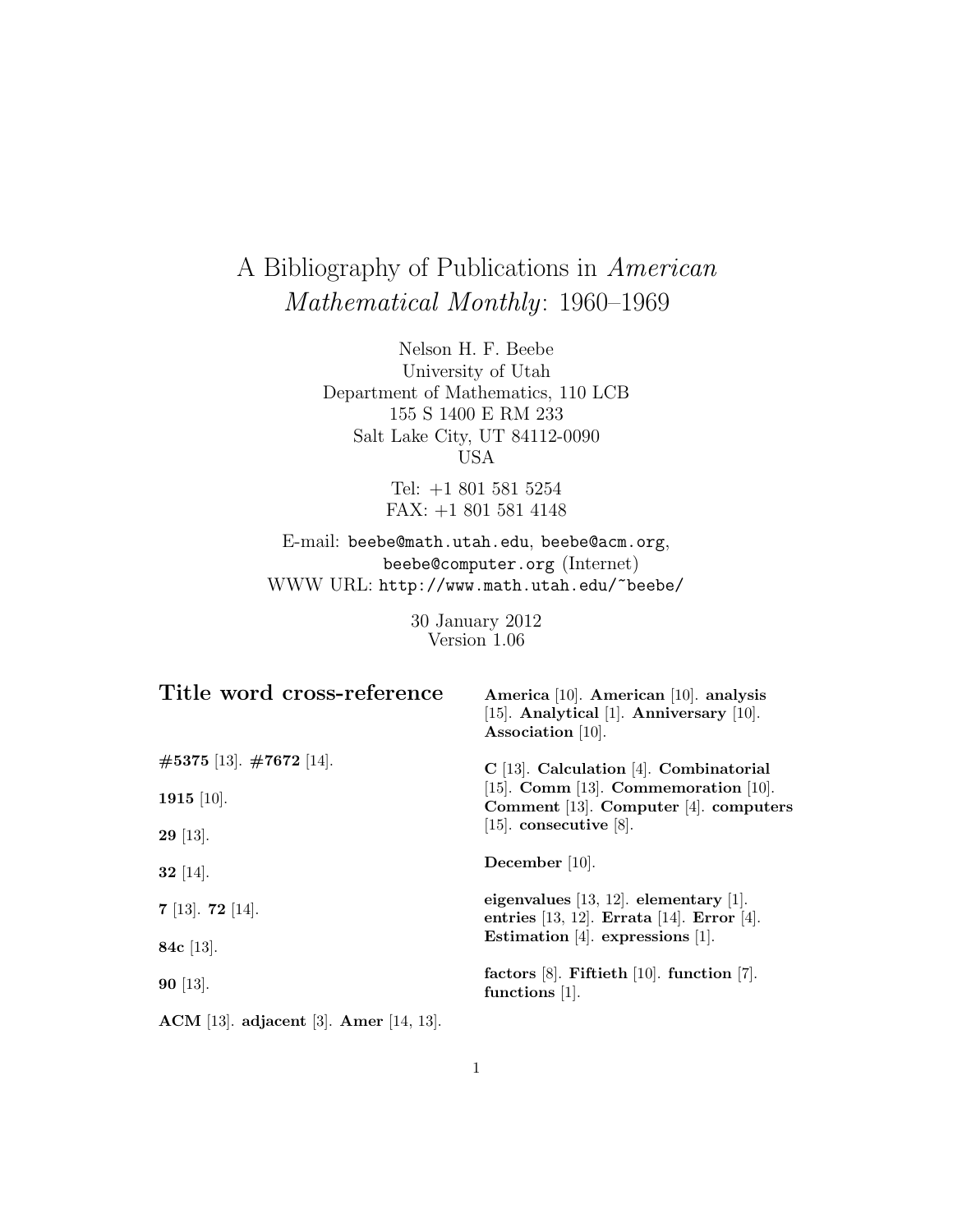**Generation** [2, 13]. **groups** [6, 14].

**inequality** [9, 5]. **integer** [13, 12]. **integers** [8]. **interchanges** [3]. **Issue** [10].

**J** [13]. **J.-C** [13].

**law** [9, 5].

**magic** [11]. **Math** [14, 13]. **Mathematical** [10, 10]. **Matrices** [13, 12, 2]. **Monthly** [14, 13, 10]. **MR** [14, 13].

**no** [13].

**parallelogram** [9, 5]. **Permutation** [3]. **primality** [7]. **prime** [8]. **Problem** [9, 5]. **Published** [10].

**Ramanujan** [7]. **Renaud** [13].

**Semitopological** [6, 14]. **similarity** [2, 13]. **Solutions** [9]. **squares** [11].

**tau** [7]. **tau-function** [7]. **test** [2, 13]. **transformations** [2, 13]. **triangle** [9, 5].

**Very** [11].

# **References**

#### **Sholander:1960:AEE**

[1] Marlow Sholander. Analytical expressions and elementary functions. American Mathematical Monthly, 67(??):213– 214, 1960. CODEN AMMYAE. ISSN 0002-9890 (print), 1930-0972 (electronic).

#### **Ortega:1964:GTM**

[2] James M. Ortega. Generation of test matrices by similarity transformations. Communications of the ACM, 7(6):377– 378, June 1964. CODEN CACMA2. ISSN

0002-9890 (print), 1930-0972 (electronic). See comment [13].

#### **Lehmer:1965:PAI**

[3] D. Lehmer. Permutation by adjacent interchanges. American Mathematical Monthly, 72(??):36–46, ???? 1965. CO-DEN CACMA2. ISSN 0002-9890 (print), 1930-0972 (electronic).

#### **Ashenhurst:1965:EEC**

[4] R. L. Ashenhurst and N. Metropolis. Error estimation in computer calculation. American Mathematical Monthly, 72(??): 47–58, ???? 1965. CODEN AMMYAE. ISSN 0002-9890 (print), 1930-0972 (electronic).

## **Knuth:1965:PTI**

[5] Donald E. Knuth. Problem 5264, the triangle inequality and the parallelogram law. American Mathematical Monthly, 72 (2):193, February 1965. ISSN 0002-9890 (print), 1930-0972 (electronic). Solutions in [9].

#### **Anonymous:1965:SG**

[6] Anonymous. Semitopological groups. American Mathematical Monthly, 72(??): 996–998, ???? 1965. CODEN AMMYAE. ISSN 0002-9890 (print), 1930-0972 (electronic). See errata [14].

## **Lehmer:1965:PRT**

[7] D. H. Lehmer. The primality of Ramanujan's tau-function. American Mathematical Monthly, 72(2):15–18, ???? 1965. CO-DEN CACMA2. ISSN 0002-9890 (print), 1930-0972 (electronic).

#### **Lehmer:1965:PFC**

[8] D. H. Lehmer. The prime factors of consecutive integers. American Mathematical